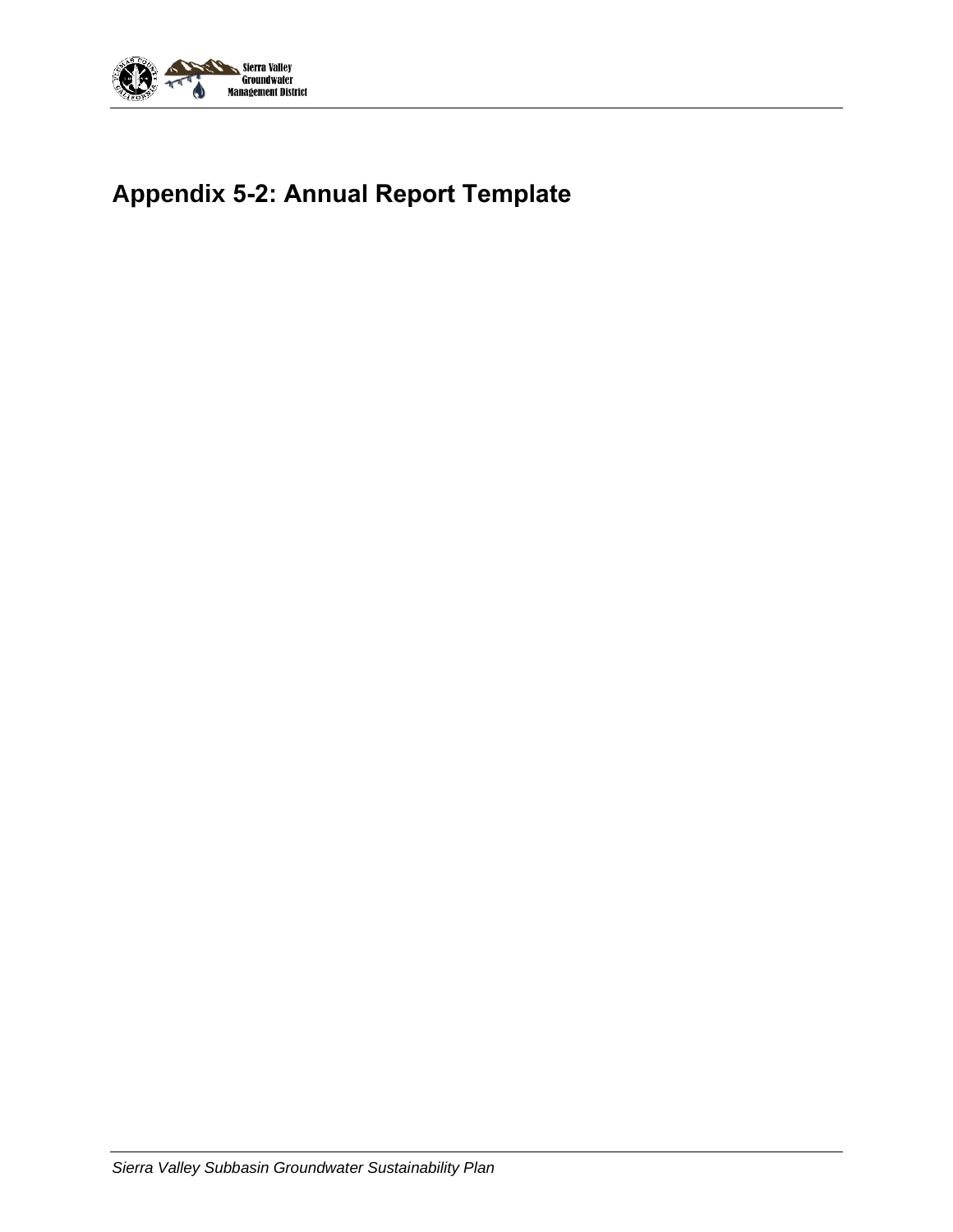

# **SIERRA VALLEY SUBBASIN GSP ANNUAL REPORT**

## **Table of Contents**

| 1              |                                                       |  |
|----------------|-------------------------------------------------------|--|
| 1.1            |                                                       |  |
| 1.2            |                                                       |  |
| 1.3            |                                                       |  |
| 1.4            |                                                       |  |
| 1.5            |                                                       |  |
| 1.6            |                                                       |  |
| 1.7            |                                                       |  |
| $\overline{2}$ |                                                       |  |
| 2.1            |                                                       |  |
| 2.2            |                                                       |  |
| 2.3            | Implementation of Projects and Management Actions 2-1 |  |
| 2.4            |                                                       |  |
| 2.4.1          |                                                       |  |
| 2.5            |                                                       |  |
| 3              |                                                       |  |

## **List of Figures**

| Figure 3. Representative Groundwater Elevation Hydrograph for Principal Aquifer 1-1 |  |
|-------------------------------------------------------------------------------------|--|
|                                                                                     |  |
|                                                                                     |  |
|                                                                                     |  |

### **List of Tables**

| Table 2. Monthly Groundwater Extractions (AF) by Water Use Sector, Water Year 2021 1-2    |  |
|-------------------------------------------------------------------------------------------|--|
| Table 3. Monthly Surface Water Diversions (AF) by Water Source Type, Water Year 2021  1-4 |  |
| Table 4. Monthly Total Water Use (AF) by Water Source, Water Year 2021  1-6               |  |
| Table 5. Monthly Total Water Use (AF) by Water Use Sector, Water Year 2021  1-7           |  |

### **List of Appendices**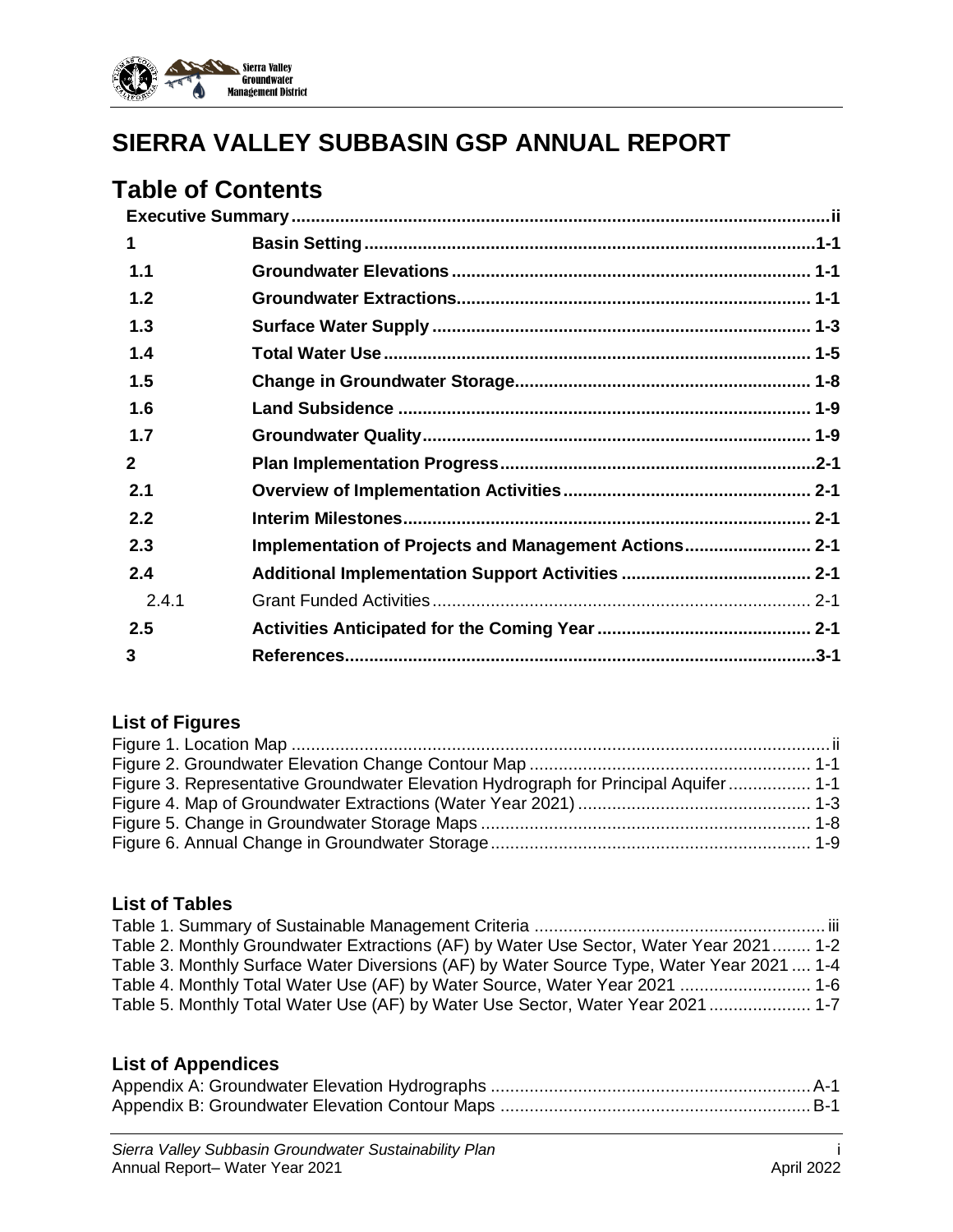

## <span id="page-2-0"></span>**Executive Summary**

The Sierra Valley Subbasin Groundwater Sustainability Plan (GSP or Plan) was adopted in late 2021 by the two Groundwater Sustainability Agencies (GSAs), the Sierra Valley Groundwater Management District (SVGMD) and Plumas County, that were formed in accordance with the Sustainable Groundwater Management Act (SGMA) of 2014 to coordinate, develop, and implement a GSP for the Sierra Valley Subbasin (DWR Subbasin No. 5-012.01). The GSP was submitted to the California Department of Water Resources (DWR) ahead of the January 31, 2022 deadline for high and medium priority basins.

<span id="page-2-1"></span>California Water Code (CWC) §356.2 requires the submission of an annual report to DWR by April 1 of each year following the adoption of the GSP. The annual report includes information for the proceeding water year. This report is the first annual report submitted to DWR and provides an update on basin conditions and plan implementation progress within the Sierra Valley Subbasin for Water Year 2021 (October 1, 2020 – September 30, 2021). CWC §356.2 requires annual reports to include general information about the Subbasin and GSP, groundwater elevation data (contour maps and hydrographs), groundwater extraction, surface water supply, changes in groundwater storage, and a description of progress towards implementation of the GSP since the adoption of the previous annual report. Table ES-1 provides a summary of the definition of undesirable results and a summary of compliance with sustainable management criteria included in Chapter 3 of the Adopted GSP.

#### **Figure 1. Location Map**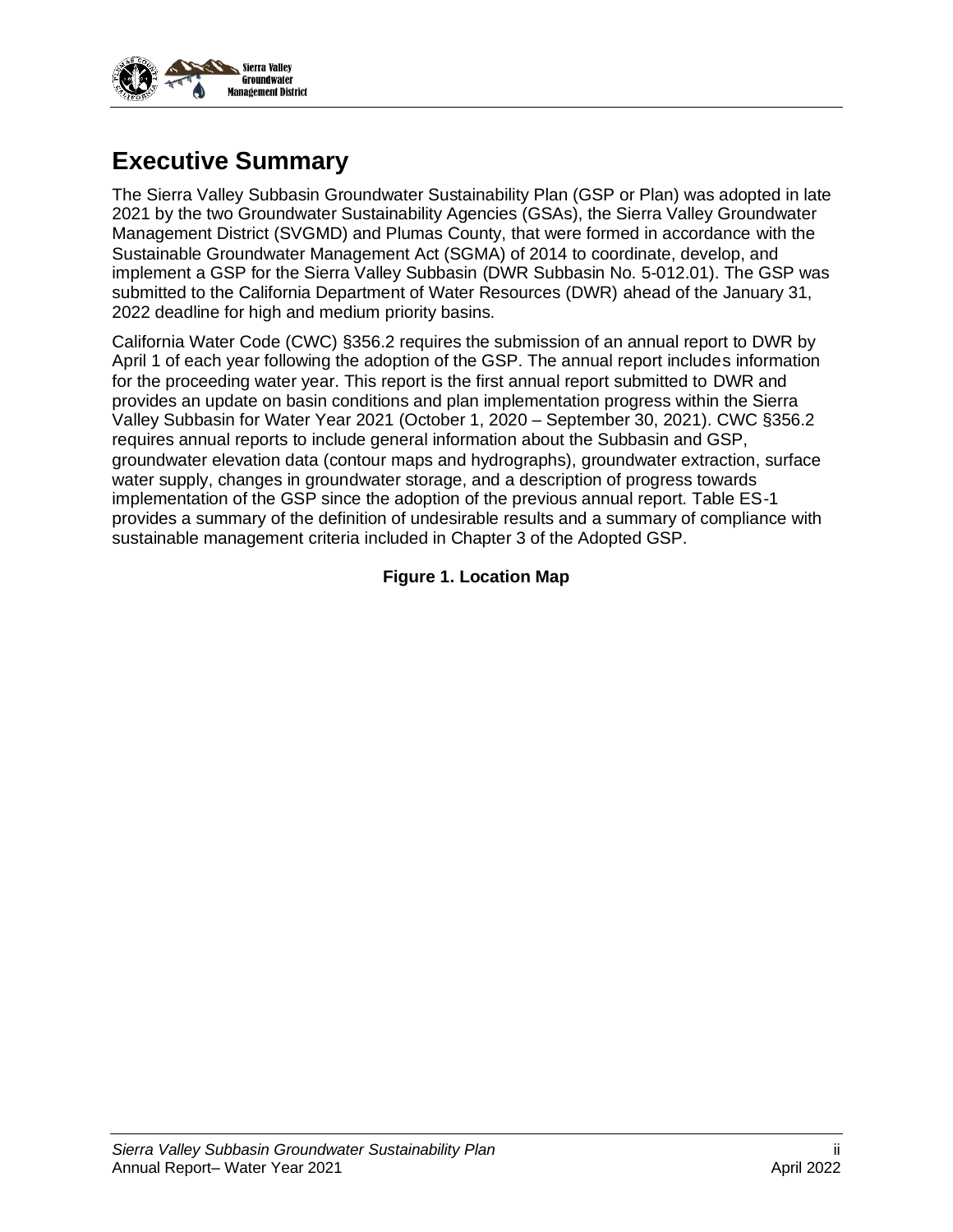

<span id="page-3-0"></span>

| <b>Sustainability</b><br>Indicator                              | <b>Minimum</b><br>Threshold (MT)                                             | <b>Measurable</b><br><b>Objective</b>                                                                                                                                                                           | Undesirable Result                                                    | WY 2022 Annual<br><b>Report Status</b> |  |  |
|-----------------------------------------------------------------|------------------------------------------------------------------------------|-----------------------------------------------------------------------------------------------------------------------------------------------------------------------------------------------------------------|-----------------------------------------------------------------------|----------------------------------------|--|--|
| Groundwater<br>Levels                                           | Avoidance of<br>impacts to shallow<br>wells; Avoidance of<br>impacts to GDEs | 25% of the fall low<br>Average water<br>level observed<br>groundwater level<br>observation in any of the<br>from January<br>RMPs fell below<br>2015 to June 2021<br>respective MTs for two<br>consecutive years |                                                                       |                                        |  |  |
| Groundwater<br><b>Storage</b>                                   |                                                                              |                                                                                                                                                                                                                 | Groundwater levels used as a proxy for this sustainability indicator. |                                        |  |  |
| <b>Seawater</b><br><b>Intrusion</b>                             | This sustainability indicator is not applicable in the SV Subbasin.          |                                                                                                                                                                                                                 |                                                                       |                                        |  |  |
| <b>Degraded Water</b><br>Quality                                | Nitrate = $10 \text{ mg/L}$<br>$TDS = 500$ mg/L                              | Nitrate = $9 \text{ mg/L}$<br>$TDS = 450$ mg/L                                                                                                                                                                  |                                                                       |                                        |  |  |
| Land<br><b>Subsidence</b>                                       | Groundwater levels used as a proxy for this sustainability indicator.        |                                                                                                                                                                                                                 |                                                                       |                                        |  |  |
| <b>Depletions of</b><br>Interconnected<br><b>Surface Waters</b> |                                                                              |                                                                                                                                                                                                                 | Groundwater levels used as a proxy for this sustainability indicator. |                                        |  |  |

| Table 1. Summary of Sustainable Management Criteria |  |  |  |
|-----------------------------------------------------|--|--|--|
|-----------------------------------------------------|--|--|--|

#### **Groundwater Levels**

This section describes general observations of groundwater level declines or increases in the reporting water year. This summary includes quantified changes observed during the water year and refer to hydrographs and contour maps of groundwater elevation, to be included as Appendix A and Appendix B, respectively.

#### **Groundwater Storage**

This section provides updates from the hydrogeologic model and quantified changes observed in groundwater storage in the reporting water year. This summary includes graphs or figures.

#### **Land Subsidence**

This section describes the status of land subsidence as a concern and frequency of monitoring for the reporting year. This summary includes subsidence values for the reporting period, if applicable.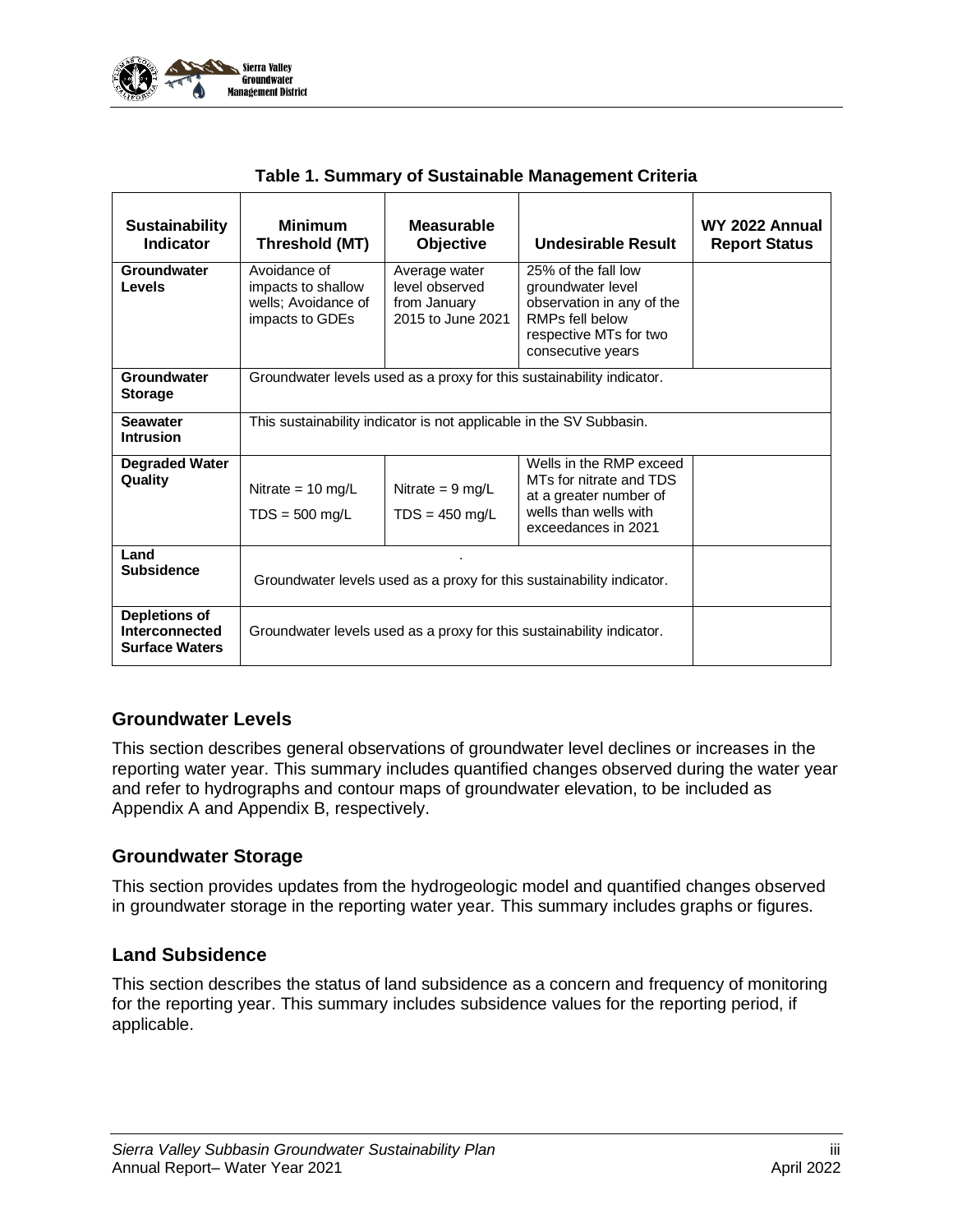

#### **Groundwater Quality**

This section describes Minimum Threshold (MT) values and water quality coordination and monitoring activities.

#### **Plan Implementation Progress**

This section descries progress made in the implementation of the GSP, implementation of projects and management actions, and any additional implementation support actions, including how data gaps are or will be addressed, or other opportunities to further implement activities outlined in the GSP. This summary includes a brief overview of plan implementation activities anticipated for the coming year.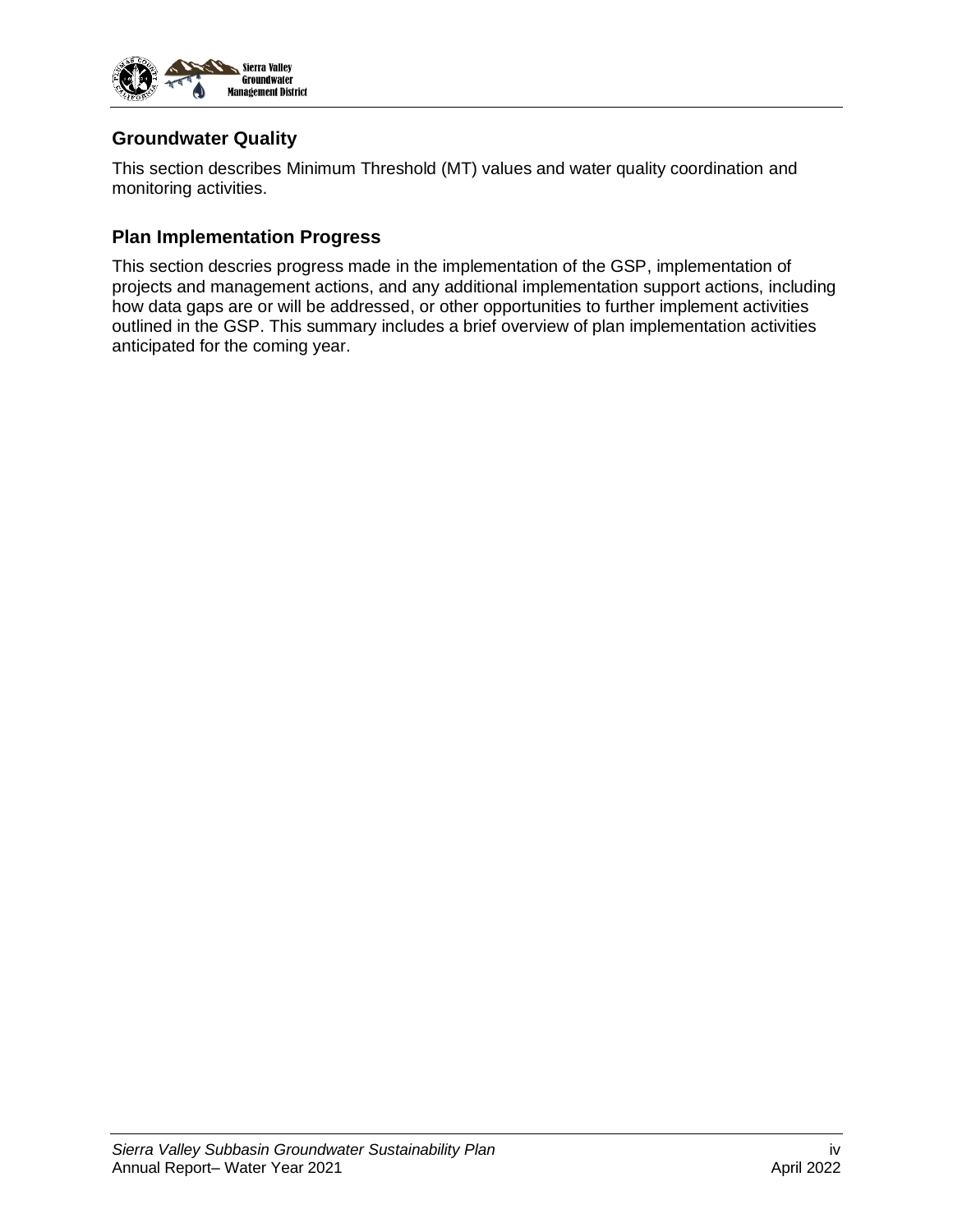

# <span id="page-5-0"></span>**1 Basin Setting**

### <span id="page-5-1"></span>**1.1 Groundwater Elevations**

<span id="page-5-3"></span>This section describes the change in groundwater elevations since the submittal of the GSP. This summary describes the groundwater level monitoring network, any changes to the network including addition or reduction of monitoring wells and shows groundwater elevations at representative monitoring wells. This section includes or refers to required hydrographs and contour maps for the subbasin.

#### **Figure 2. Groundwater Elevation Change Contour Map**

This figure shows groundwater elevation contours for each principal aquifer in the basin, illustrating at a minimum, the seasonal high and lower groundwater conditions.

#### <span id="page-5-4"></span>**Figure 3. Representative Groundwater Elevation Hydrograph for Principal Aquifer**

This figure shows hydrographs of groundwater elevations and water year type using historical data to the greatest extent available, including from January 1, 2015 to the current reporting year.

#### <span id="page-5-2"></span>**1.2 Groundwater Extractions**

This section summarizes monthly groundwater extractions for the preceding water year with the data available and defines the method of measurement by water use sector. This section summarizes seasonal trends for groundwater extractions. This section includes a map that illustrates the location and volume of groundwater extractions.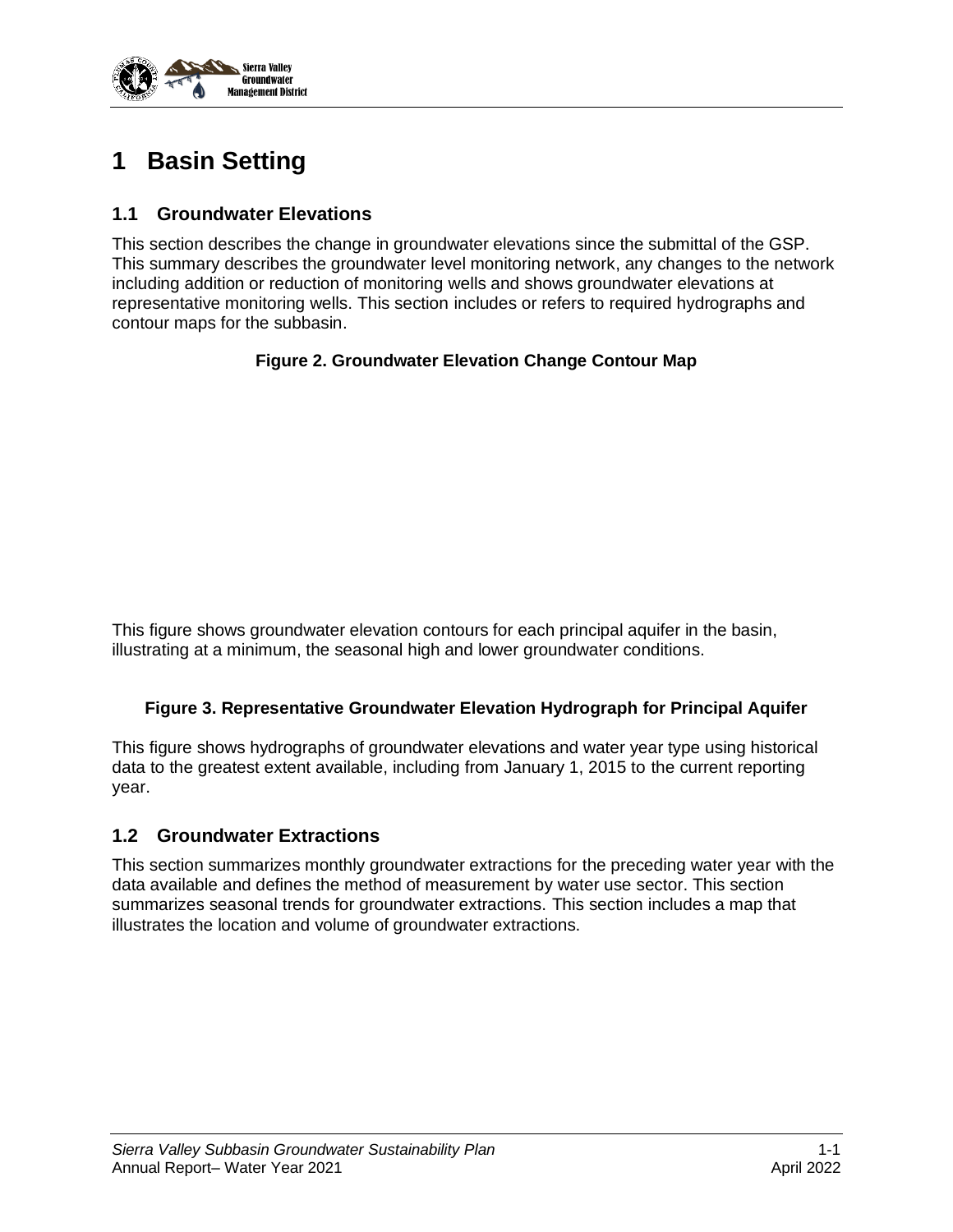

|  | Table 2. Monthly Groundwater Extractions (AF) by Water Use Sector, Water Year 2021 |
|--|------------------------------------------------------------------------------------|
|--|------------------------------------------------------------------------------------|

| <b>Month</b>  | Urban<br>$(AF) -$<br>Agency | Urban<br>$(AF) -$<br>Private | Agricultural<br>$(AF) -$<br>Agency | Agricultural<br>$(AF) -$<br>Private | Industrial<br>(AF) | Managed<br>Wetlands<br>(AF) | Managed<br>Recharge<br>(AF) | <b>Native</b><br>Vegetation<br>(AF) | Other<br>(AF) | <b>Total</b><br>Groundwater<br><b>Extractions</b><br>(AF) |
|---------------|-----------------------------|------------------------------|------------------------------------|-------------------------------------|--------------------|-----------------------------|-----------------------------|-------------------------------------|---------------|-----------------------------------------------------------|
| Oct-20        |                             |                              |                                    |                                     |                    |                             |                             |                                     |               |                                                           |
| <b>Nov-20</b> |                             |                              |                                    |                                     |                    |                             |                             |                                     |               |                                                           |
| Dec-20        |                             |                              |                                    |                                     |                    |                             |                             |                                     |               |                                                           |
| $Jan-21$      |                             |                              |                                    |                                     |                    |                             |                             |                                     |               |                                                           |
| Feb-21        |                             |                              |                                    |                                     |                    |                             |                             |                                     |               |                                                           |
| Mar-21        |                             |                              |                                    |                                     |                    |                             |                             |                                     |               |                                                           |
| Apr-21        |                             |                              |                                    |                                     |                    |                             |                             |                                     |               |                                                           |
| May-21        |                             |                              |                                    |                                     |                    |                             |                             |                                     |               |                                                           |
| <b>Jun-21</b> |                             |                              |                                    |                                     |                    |                             |                             |                                     |               |                                                           |
| $Jul-21$      |                             |                              |                                    |                                     |                    |                             |                             |                                     |               |                                                           |
| Aug-21        |                             |                              |                                    |                                     |                    |                             |                             |                                     |               |                                                           |
| Sep-21        |                             |                              |                                    |                                     |                    |                             |                             |                                     |               |                                                           |
| Total         |                             |                              |                                    |                                     |                    |                             |                             |                                     |               |                                                           |

<span id="page-6-0"></span>Note:

1.) List methods used to estimate groundwater extractions.

2.) Specify water source type for 'Other" as necessary.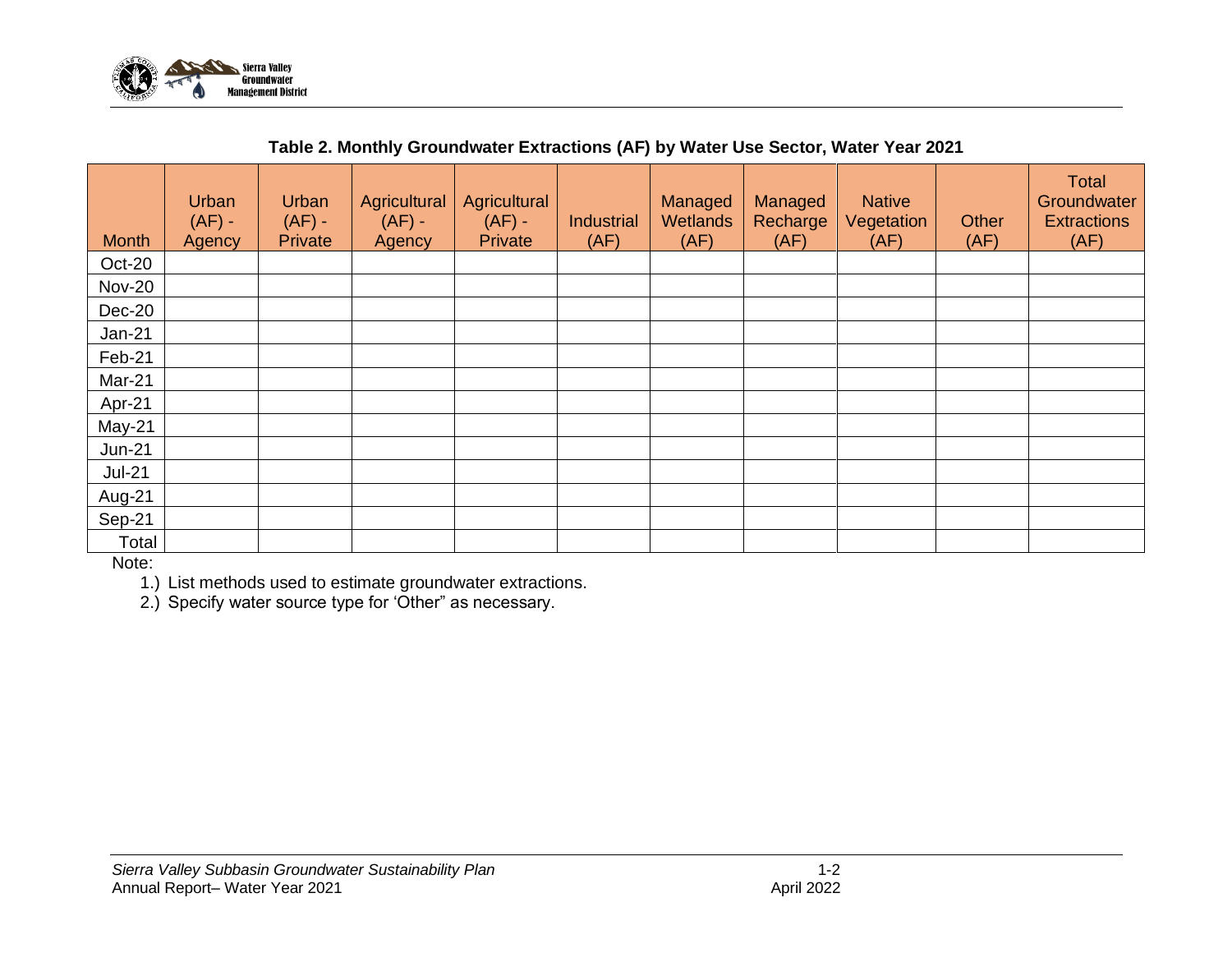

<span id="page-7-1"></span>

#### <span id="page-7-0"></span>**1.3 Surface Water Supply**

SGMA requires that the GSP annual report tabulate "Surface water supply used or available for use" (CCR §356.2 [b] [3]). This section includes a table with the total monthly surface water available for use during the reporting period, broken down by method measurement. This section will report total surface water diversions and the sources of direct measurements.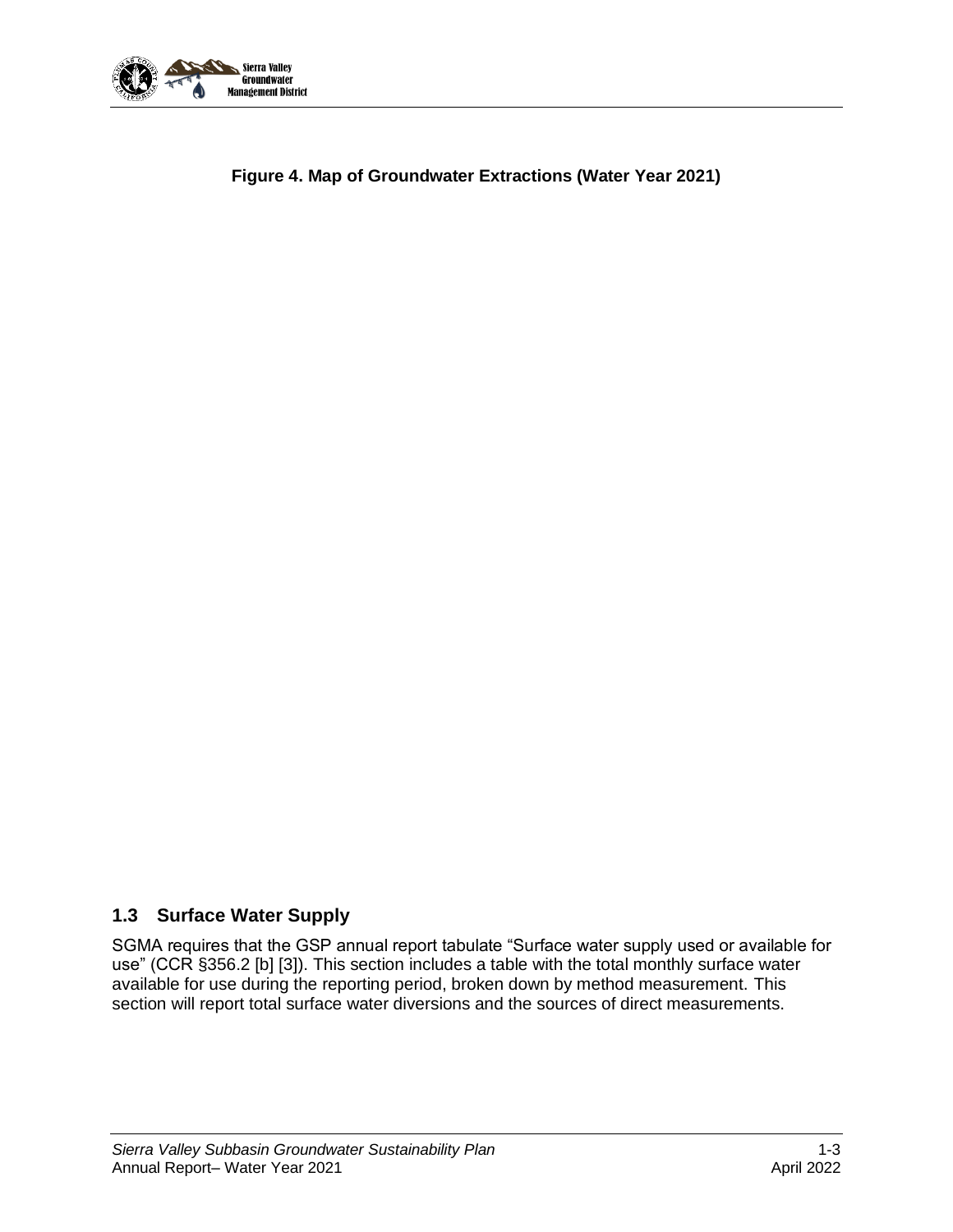

| <b>Month</b>  | <b>Central</b><br>Valley<br>Project<br>(AF) | <b>State</b><br>Water<br>Project<br>(AF) | Colorado<br><b>River</b><br>Project<br>(AF) | Local<br><b>Supplies</b><br>(AF) | Local<br>Imported<br><b>Supplies</b><br>(AF) | Recycled<br>Water<br>(AF) | <b>Desalination</b><br>(AF) | Other<br>(AF) | <b>Total</b><br>Surface<br><b>Water</b><br>(AF) |
|---------------|---------------------------------------------|------------------------------------------|---------------------------------------------|----------------------------------|----------------------------------------------|---------------------------|-----------------------------|---------------|-------------------------------------------------|
| Oct-20        |                                             |                                          |                                             |                                  |                                              |                           |                             |               |                                                 |
| <b>Nov-20</b> |                                             |                                          |                                             |                                  |                                              |                           |                             |               |                                                 |
| Dec-20        |                                             |                                          |                                             |                                  |                                              |                           |                             |               |                                                 |
| $Jan-21$      |                                             |                                          |                                             |                                  |                                              |                           |                             |               |                                                 |
| Feb-21        |                                             |                                          |                                             |                                  |                                              |                           |                             |               |                                                 |
| Mar-21        |                                             |                                          |                                             |                                  |                                              |                           |                             |               |                                                 |
| Apr-21        |                                             |                                          |                                             |                                  |                                              |                           |                             |               |                                                 |
| May-21        |                                             |                                          |                                             |                                  |                                              |                           |                             |               |                                                 |
| <b>Jun-21</b> |                                             |                                          |                                             |                                  |                                              |                           |                             |               |                                                 |
| $Jul-21$      |                                             |                                          |                                             |                                  |                                              |                           |                             |               |                                                 |
| Aug-21        |                                             |                                          |                                             |                                  |                                              |                           |                             |               |                                                 |
| Sep-21        |                                             |                                          |                                             |                                  |                                              |                           |                             |               |                                                 |
| Total         |                                             |                                          |                                             |                                  |                                              |                           |                             |               |                                                 |

#### **Table 3. Monthly Surface Water Diversions (AF) by Water Source Type, Water Year 2021**

<span id="page-8-0"></span>Note:

1.) List methods used to determine surface water diversions.

2.) Specify water source type for 'Other" as necessary.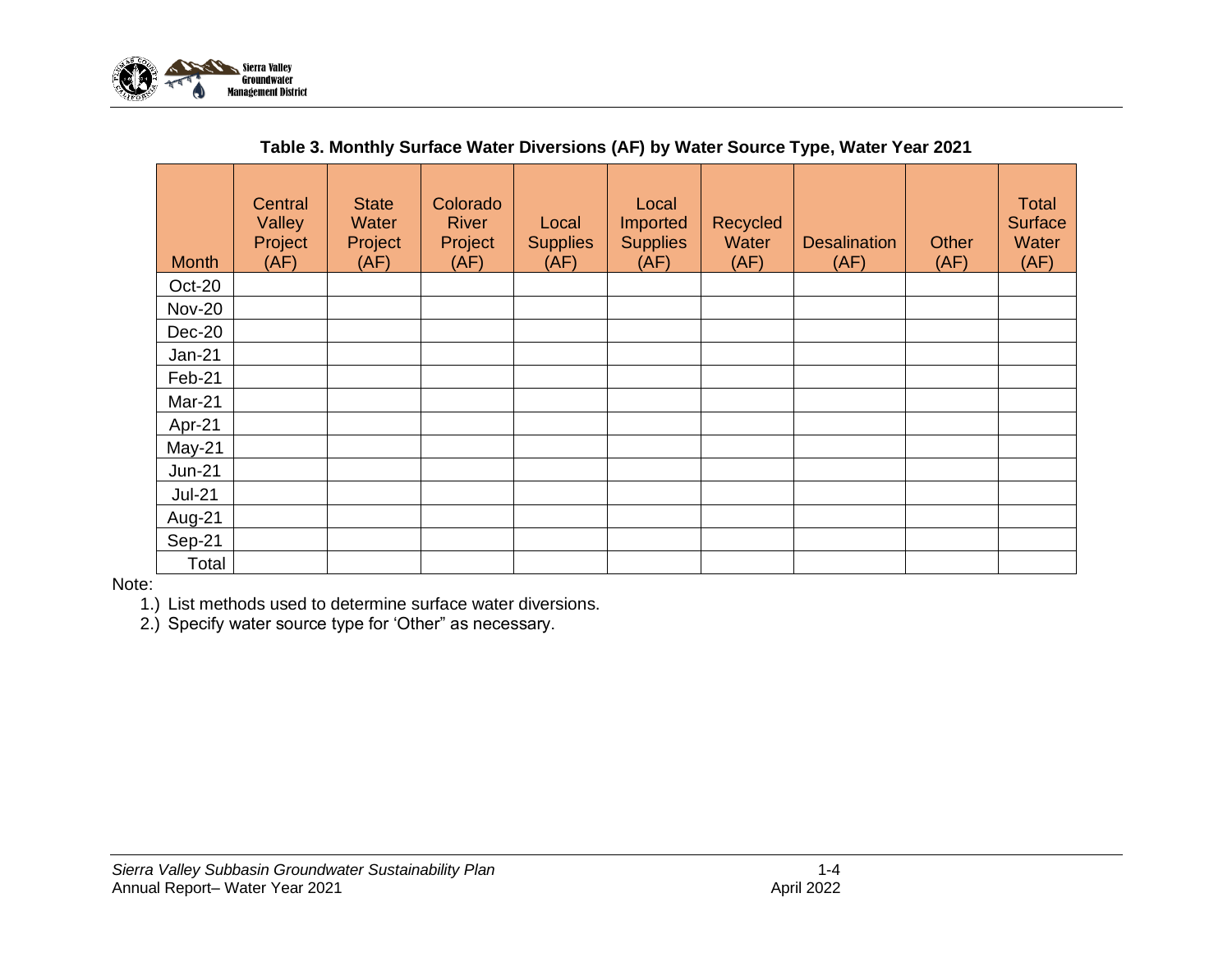

#### <span id="page-9-0"></span>**1.4 Total Water Use**

This section summarizes monthly combined groundwater use and surface water available for use for the reporting period. This data is presented by water use sector, water source type, and identifies the method of measurement and accuracy of measurements.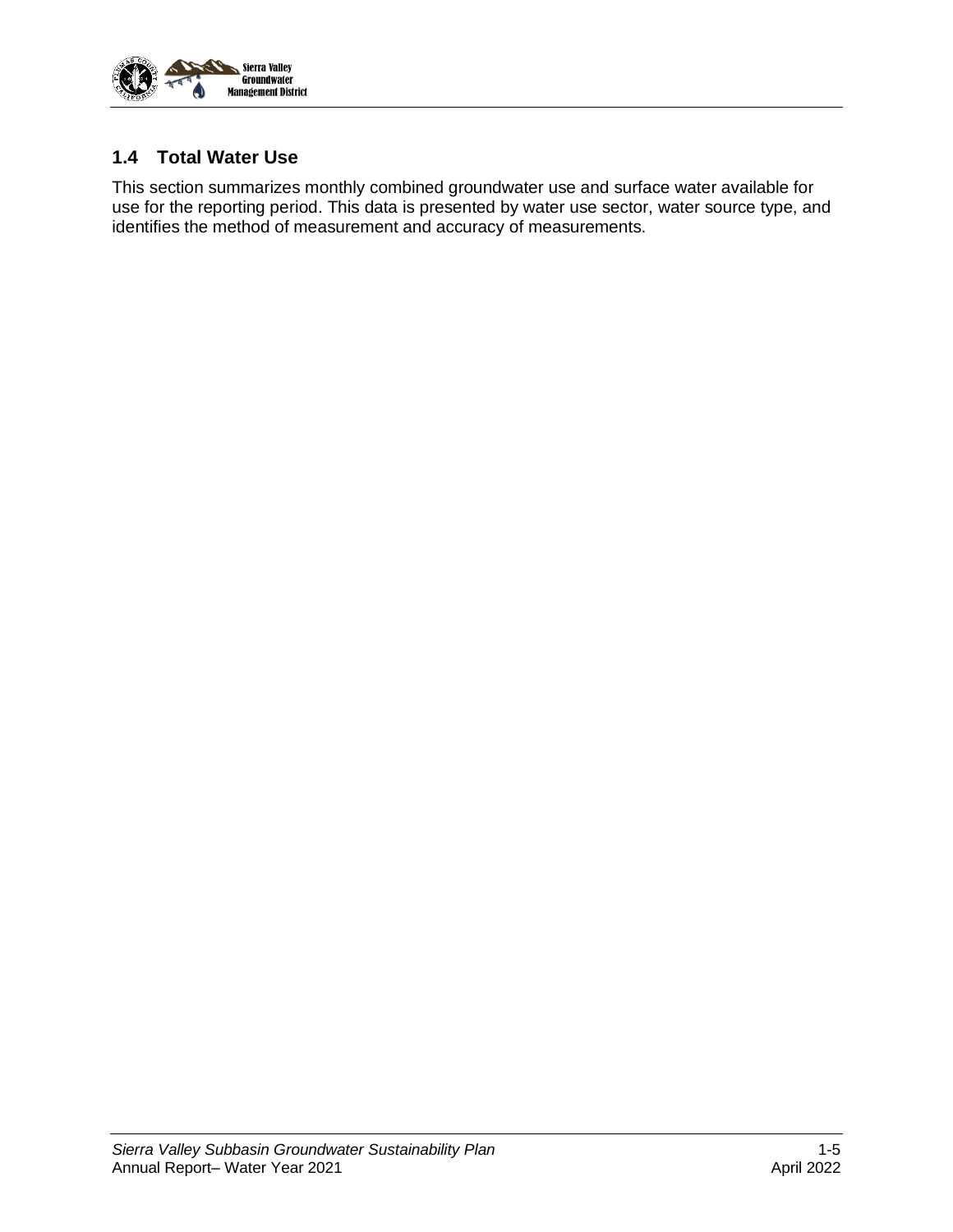

<span id="page-10-0"></span>

| <b>Month</b>  | Groundwater<br>(AF) | <b>Surface</b><br>Water<br>(AF) | Recycled<br>Water<br>(AF) | <b>Reused</b><br>Water<br>(AF) | <b>Other</b><br>(AF) | <b>Total Water</b><br><b>Use</b><br>$(AF) - by$<br>Source |
|---------------|---------------------|---------------------------------|---------------------------|--------------------------------|----------------------|-----------------------------------------------------------|
| Oct-20        |                     |                                 |                           |                                |                      |                                                           |
| <b>Nov-20</b> |                     |                                 |                           |                                |                      |                                                           |
| Dec-20        |                     |                                 |                           |                                |                      |                                                           |
| Jan-21        |                     |                                 |                           |                                |                      |                                                           |
| Feb-21        |                     |                                 |                           |                                |                      |                                                           |
| Mar-21        |                     |                                 |                           |                                |                      |                                                           |
| Apr-21        |                     |                                 |                           |                                |                      |                                                           |
| May-21        |                     |                                 |                           |                                |                      |                                                           |
| <b>Jun-21</b> |                     |                                 |                           |                                |                      |                                                           |
| <b>Jul-21</b> |                     |                                 |                           |                                |                      |                                                           |
| Aug-21        |                     |                                 |                           |                                |                      |                                                           |
| Sep-21        |                     |                                 |                           |                                |                      |                                                           |
| Total         |                     |                                 |                           |                                |                      |                                                           |

#### **Table 4. Monthly Total Water Use (AF) by Water Source, Water Year 2021**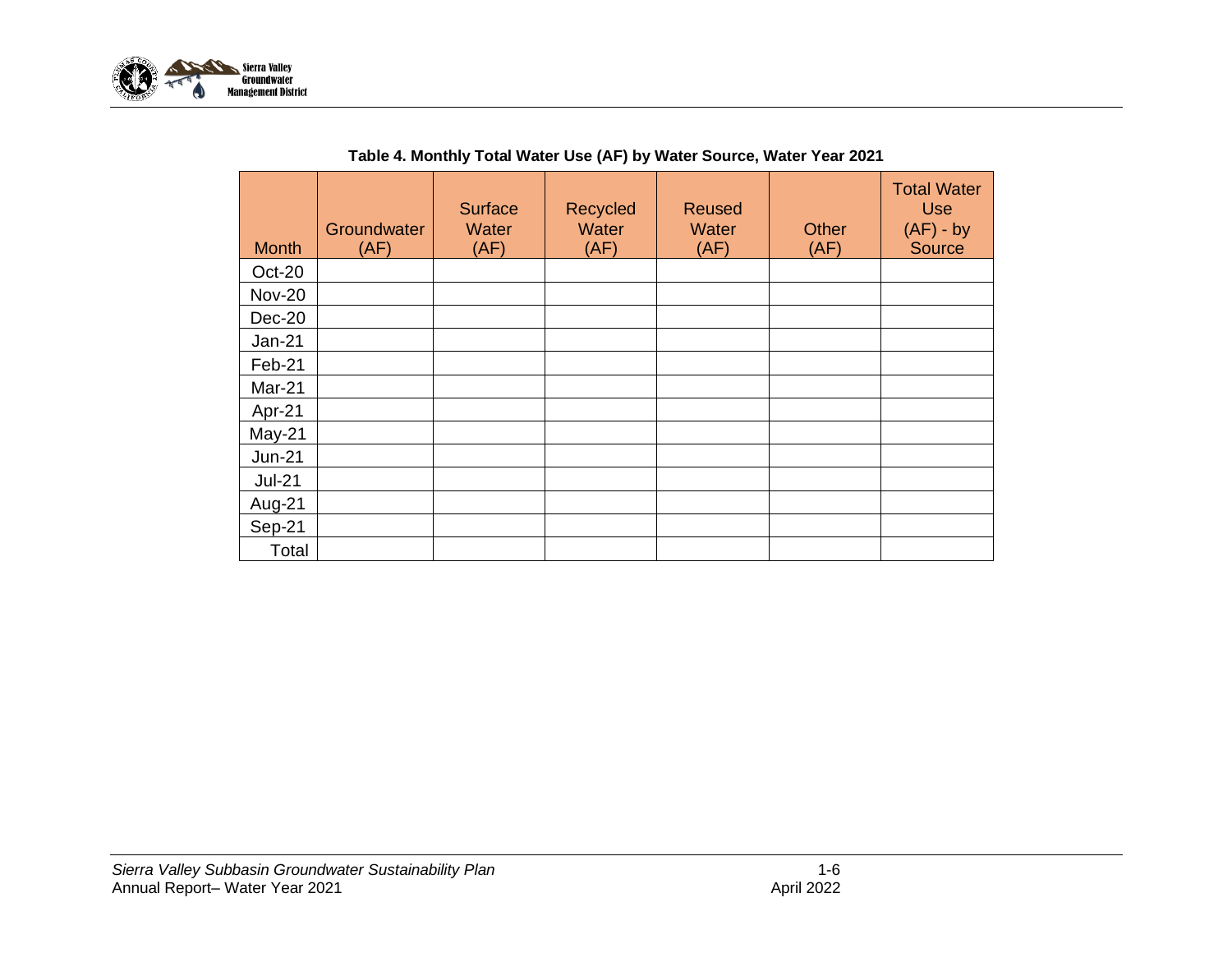

<span id="page-11-0"></span>

| <b>Month</b>  | Urban<br>(AF) | <b>Industrial</b><br>(AF) | Agricultural<br>(AF) | Managed<br>Wetlands<br>(AF) | Managed<br>Recharge<br>(AF) | <b>Native</b><br>Vegetation<br>(AF) | Other<br>(AF) | <b>Total Water</b><br><b>Use</b><br>$(AF) - by$<br><b>Sector</b> |
|---------------|---------------|---------------------------|----------------------|-----------------------------|-----------------------------|-------------------------------------|---------------|------------------------------------------------------------------|
| Oct-20        |               |                           |                      |                             |                             |                                     |               |                                                                  |
| <b>Nov-20</b> |               |                           |                      |                             |                             |                                     |               |                                                                  |
| Dec-20        |               |                           |                      |                             |                             |                                     |               |                                                                  |
| $Jan-21$      |               |                           |                      |                             |                             |                                     |               |                                                                  |
| Feb-21        |               |                           |                      |                             |                             |                                     |               |                                                                  |
| Mar-21        |               |                           |                      |                             |                             |                                     |               |                                                                  |
| Apr-21        |               |                           |                      |                             |                             |                                     |               |                                                                  |
| May-21        |               |                           |                      |                             |                             |                                     |               |                                                                  |
| $Jun-21$      |               |                           |                      |                             |                             |                                     |               |                                                                  |
| $Jul-21$      |               |                           |                      |                             |                             |                                     |               |                                                                  |
| Aug-21        |               |                           |                      |                             |                             |                                     |               |                                                                  |
| Sep-21        |               |                           |                      |                             |                             |                                     |               |                                                                  |
| Total         |               |                           |                      |                             |                             |                                     |               |                                                                  |

#### **Table 5. Monthly Total Water Use (AF) by Water Use Sector, Water Year 2021**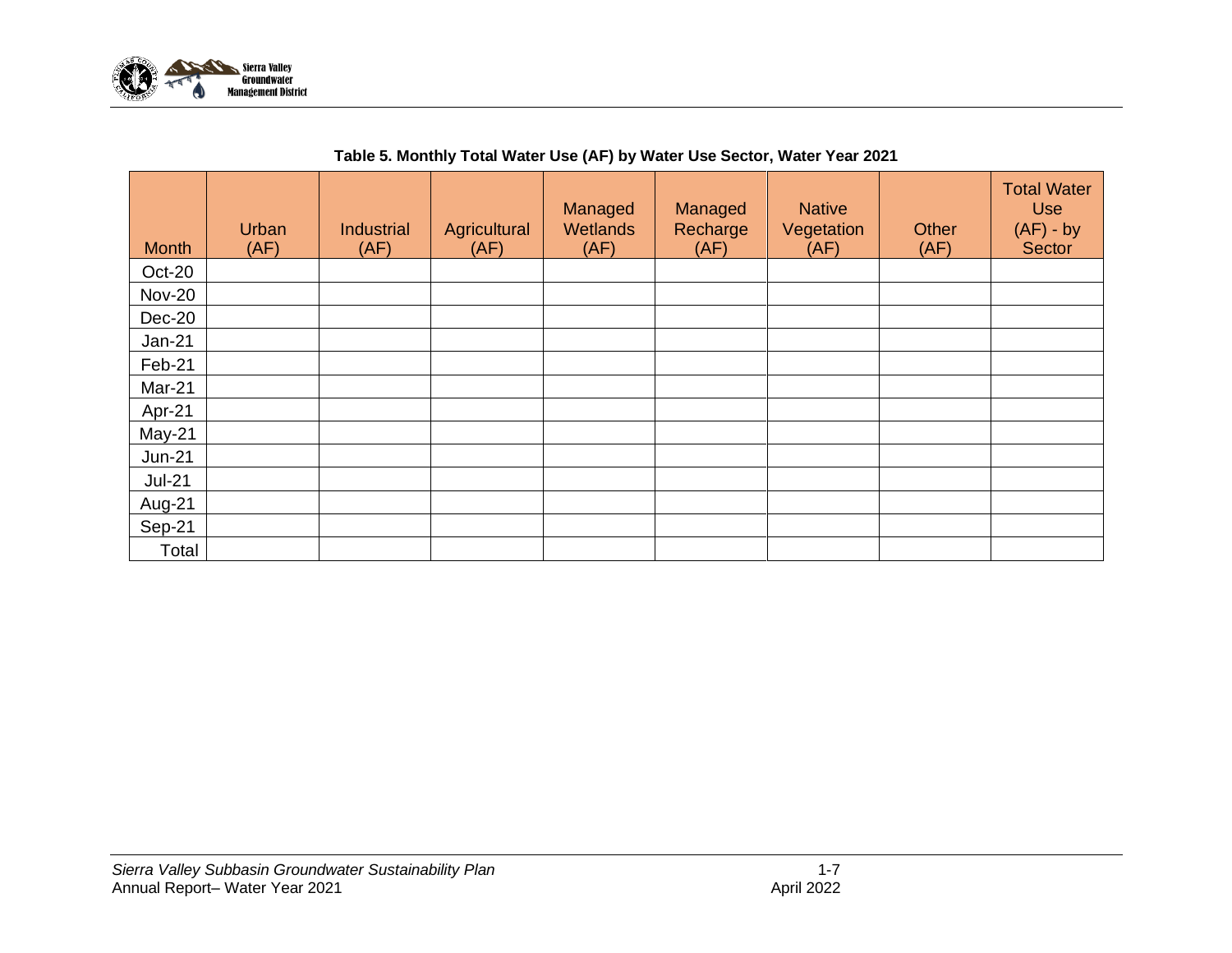

### <span id="page-12-0"></span>**1.5 Change in Groundwater Storage**

<span id="page-12-1"></span>This section describes any estimated change in storage in the subbasin.

**Figure 5. Change in Groundwater Storage Maps**

This figure demonstrates change in groundwater storage for each principal aquifer in the basin.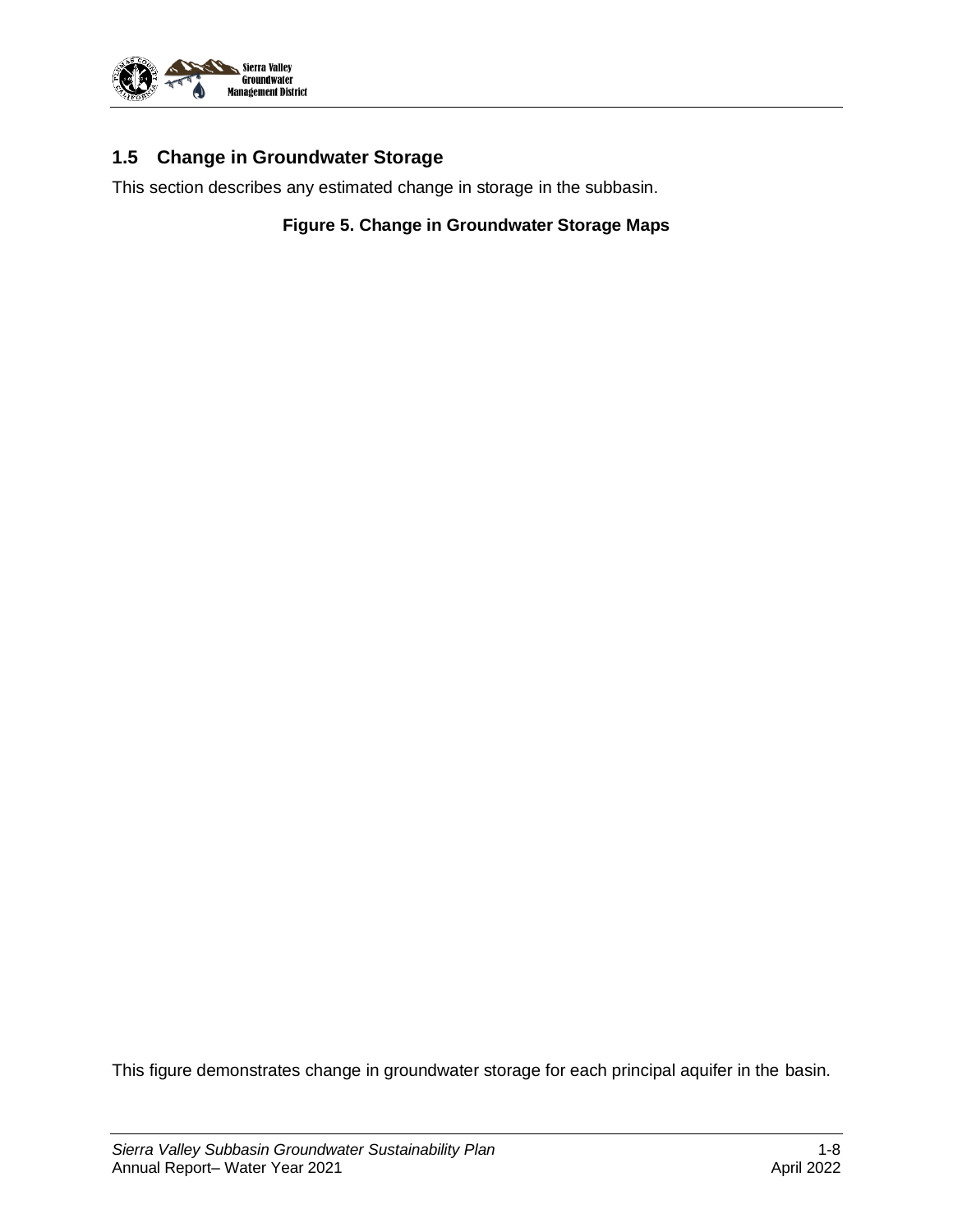<span id="page-13-2"></span>

**Figure 6. Annual Change in Groundwater Storage**

This figure depicts water year type, groundwater use, and the annual change in groundwater in storage, and the cumulative change in groundwater in storage for the basin based on historical data to the greatest extent available, including from January 1, 2015, to the current reporting year.

#### <span id="page-13-0"></span>**1.6 Land Subsidence**

This section describes observed or measured changes in land subsidence.

#### <span id="page-13-1"></span>**1.7 Groundwater Quality**

This section compares water quality monitoring to the GSP's interim milestones and other sustainable management criteria and provides a summary of ongoing water quality coordination activities being conducted by the GSAs.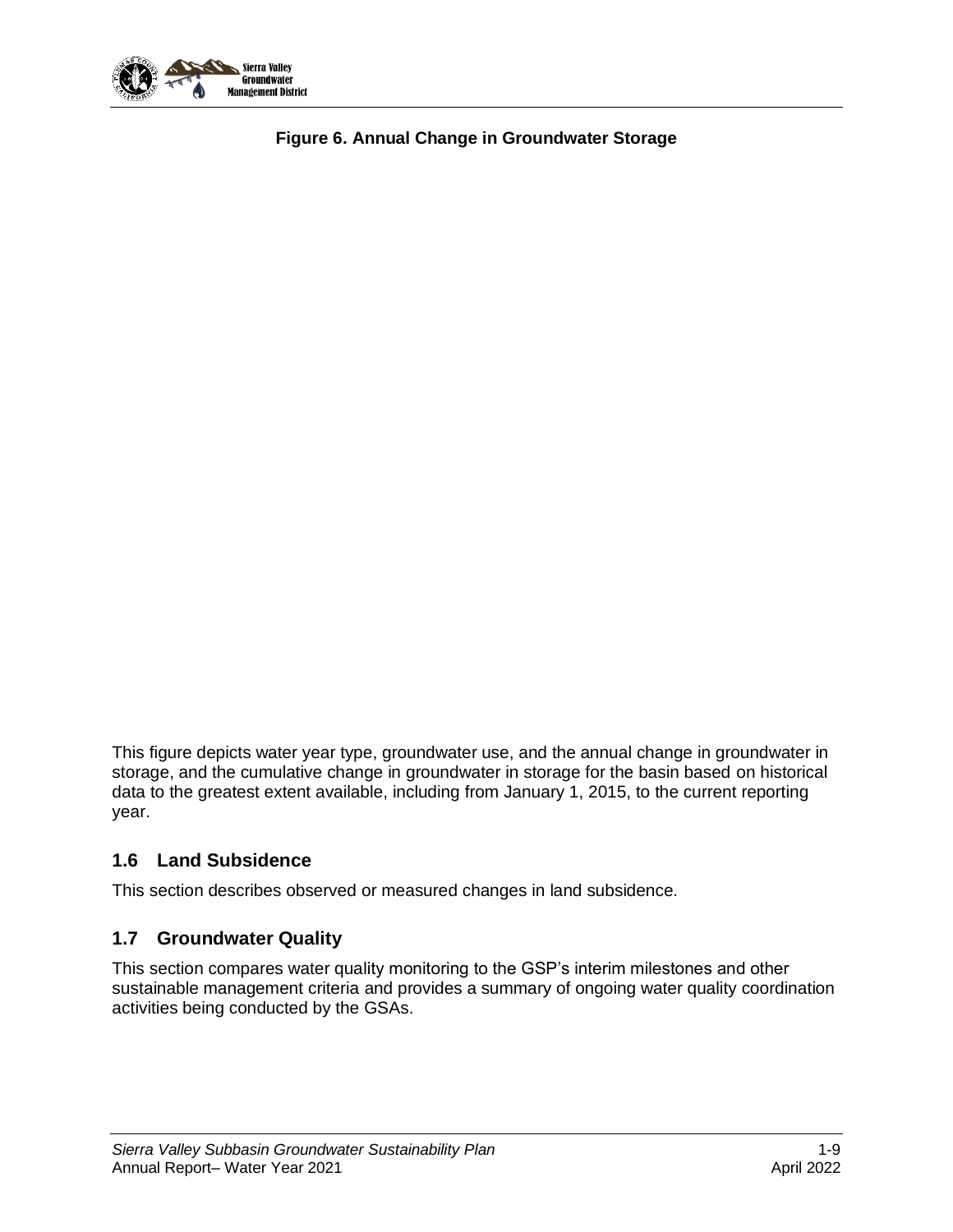

## <span id="page-14-0"></span>**2 Plan Implementation Progress**

#### <span id="page-14-1"></span>**2.1 Overview of Implementation Activities**

This section of the Annual Report provides updates and progress towards implementing the Plan, including achieving interim milestones, and implementation of projects and management action since adoption of the GSP or since the annual report.

#### <span id="page-14-2"></span>**2.2 Interim Milestones**

This section provides a list of interim milestones identified in Chapter 3 (Sustainable Management Criteria) of the GSP for all Sustainability Indicators. These Interim Milestones are anticipated to be achieved over the course of GSP implementation in increments of five years, pursuant to the CCR definition "Target values representing measurable groundwater conditions, in increments of five years, set by Agency as part of a Plan" [CCR Title 23, Division 2 §351(q)]. Progress toward achieving Interim Milestones since submitting the GSP are provided in Section 1. Further updates are expected in the first Five Year Assessment for the Sierra Valley Subbasin GSP, with status checks provided in future annual reporting.

#### <span id="page-14-3"></span>**2.3 Implementation of Projects and Management Actions**

This section provides an update on progress made towards projects and management actions identified in Chapter 4 of the GSP.

#### <span id="page-14-4"></span>**2.4 Additional Implementation Support Activities**

#### <span id="page-14-5"></span>**2.4.1 Grant Funded Activities**

This section provides a description of any planning or implementation activities that have been funded by grants from DWR.

#### <span id="page-14-6"></span>**2.5 Activities Anticipated for the Coming Year**

The Sierra Valley Subbasin GSAs intend to continue activities necessary to implement the GSP and put the basin on a path toward sustainable management. This section provides an overview of implementation activities anticipated over the coming year.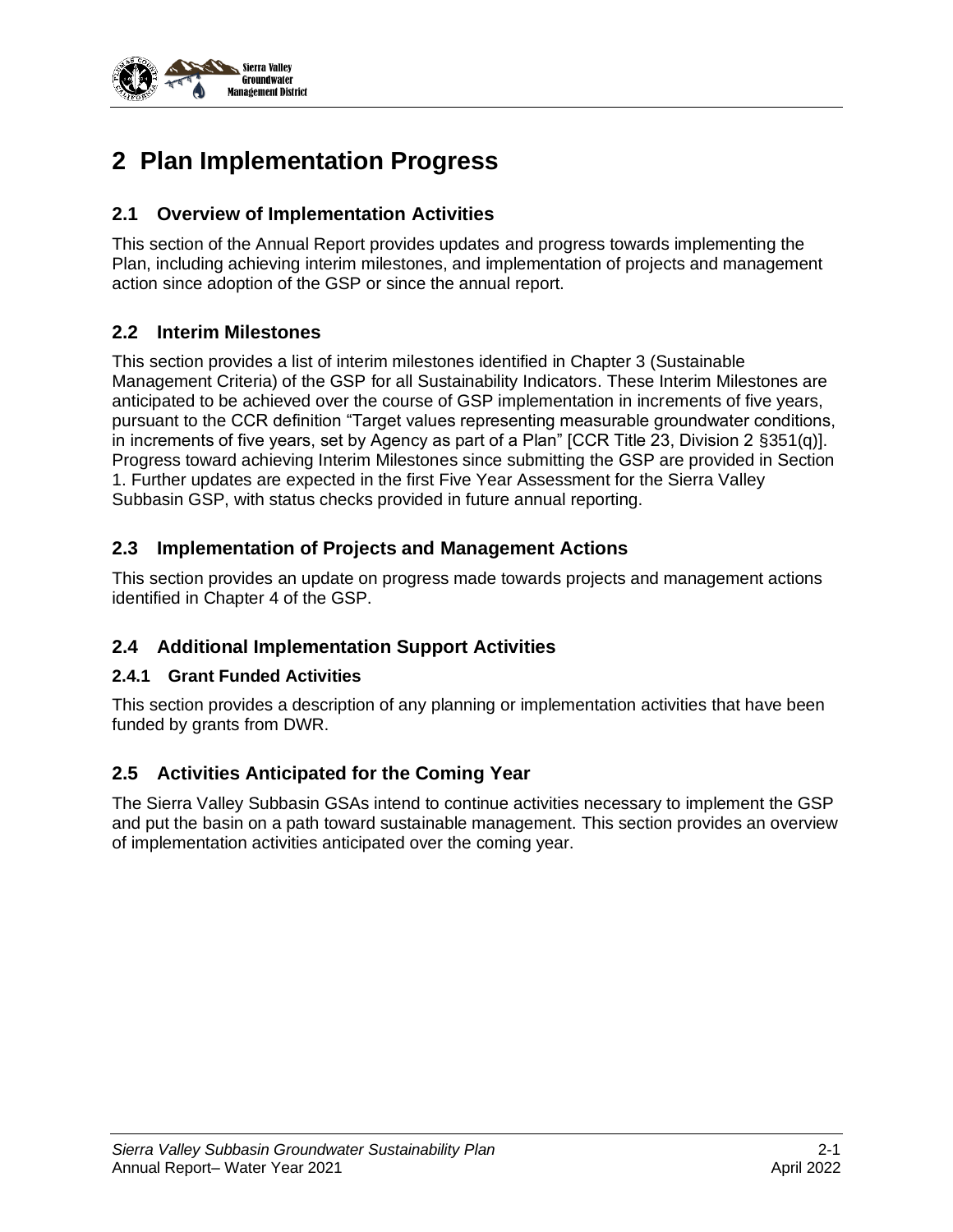

## <span id="page-15-0"></span>**3 References**

This section provides any references used for this Annual Report.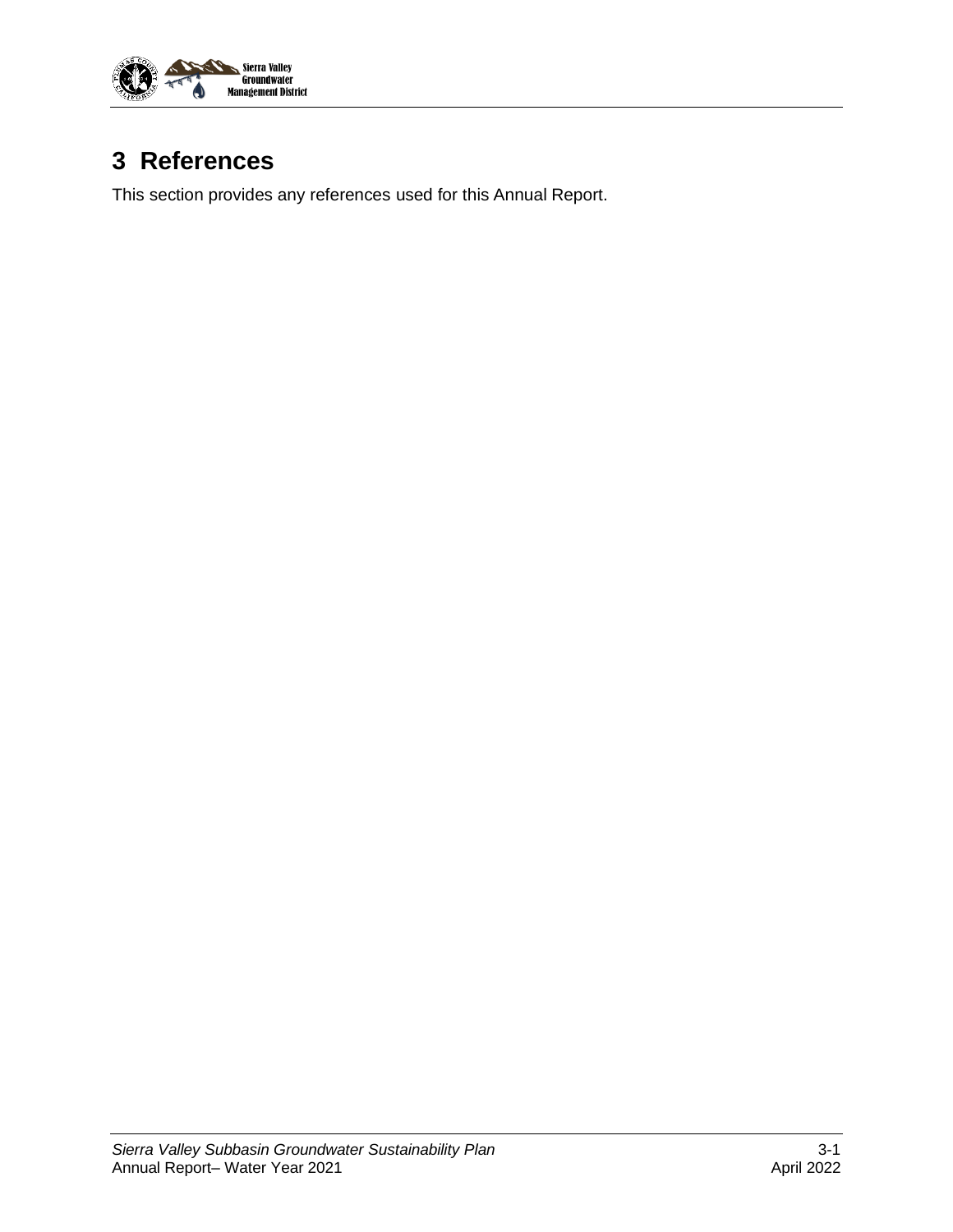

# <span id="page-16-0"></span>**Appendix A: Groundwater Elevation Hydrographs**